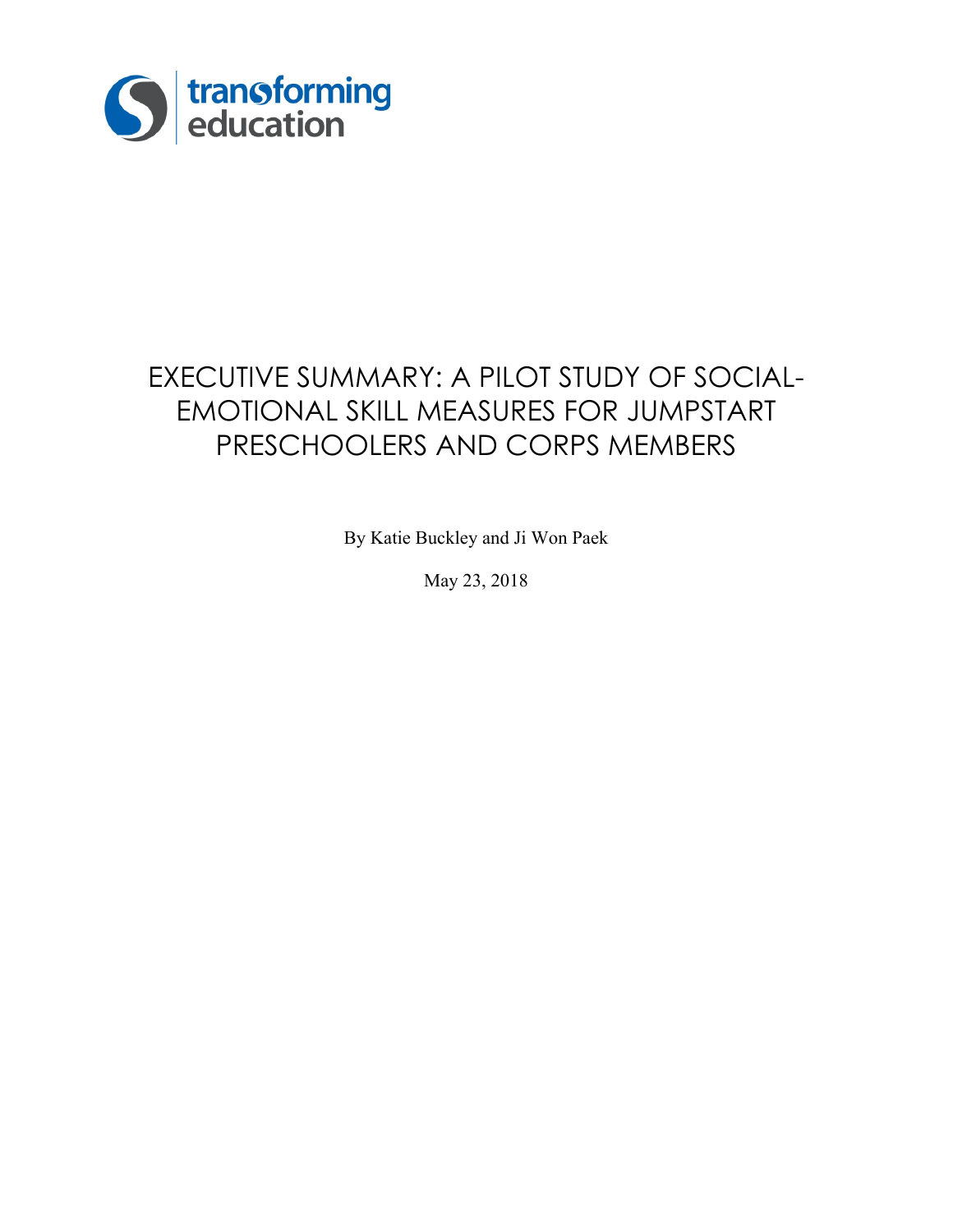

## EXECUTIVE SUMMARY

Research has demonstrated the importance of students' social-emotional and executive function competencies for future success. Skills such as self-regulation, emotional awareness, and inhibitory control have been shown to be crucial factors in early childhood development. These skills are particularly important for preschoolers' successful transition to kindergarten and can lead to positive future academic outcomes. In older students, social-emotional competencies – both intrapersonal and interpersonal skills – have been found to positively affect college and labor market outcomes. The well-established research base showing the importance of socialemotional competencies, along with Jumpstart's focus on the development of these competencies for preschoolers and Corps members alike, provide a strong rationale for identifying appropriate assessments of social-emotional and executive function competencies to administer nationally to Jumpstart preschoolers and Corps members.

This study builds upon prior studies of the Jumpstart model to further investigate which assessments can provide valid and reliable measures of preschoolers' and Corps members' social-emotional and executive function skills. Transforming Education first developed a unifying theory of action for each group in order to both prioritize a set of skills to assess and explicate the ways in which Jumpstart's model is hypothesized to affect those skills. Next, we worked with experts and reviewed literature to identify appropriate assessments of the prioritized skills. We then provided guidance to the Jumpstart national team on the administration of those assessments in Jumpstart sites throughout the US. Finally, we analyzed the results from postintervention survey administration to understand both how the new measures administered to preschoolers and Corps members performed and what the data can tell us about Jumpstart preschoolers' and Corp members' social-emotional skills.

#### Identification of Measures

The main goal of the pilot study was to recommend assessments for future years that can be used to evaluate Jumpstart's impact on preschoolers' and Corps members' social-emotional competencies.

For preschoolers, we prioritized both social-emotional skills and executive function skills. In collaboration with Jumpstart, we chose two measures to pilot. The first was the Devereaux Early Childhood Assessment (DECA), which is an indirect (i.e., teacher-reported) assessment of preschoolers' school-emotional skills, including self-regulation, attachment/relationship skills and initiative. The second was the Minnesota Executive Function Scale (MEFS), which is a direct assessment of preschoolers' executive function, including such skills as inhibitory control, working memory and cognitive flexibility. For the pilot study, 8 sites opted into administering the DECA, and 2 of those sites administered the MEFS as well.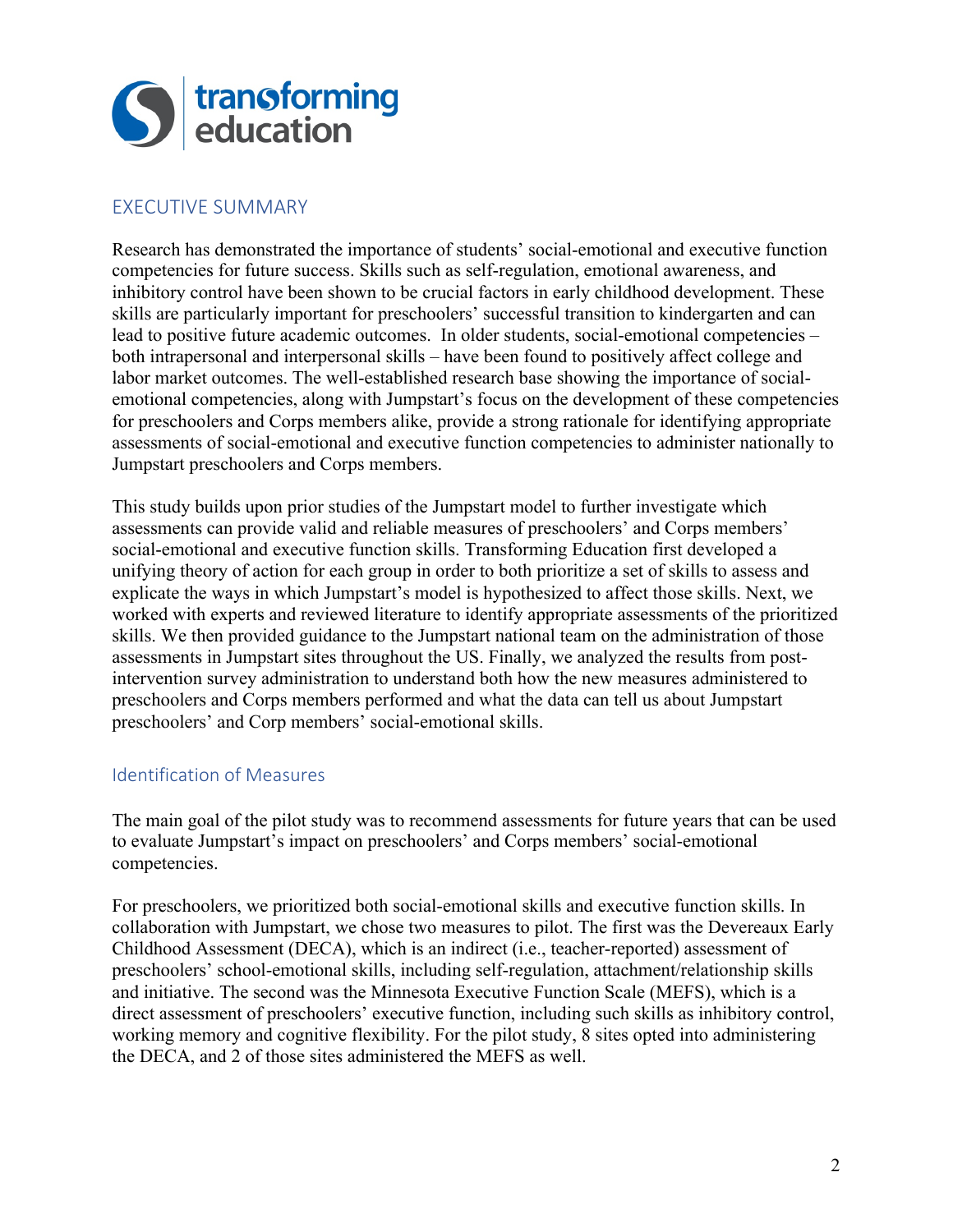

Jumpstart currently administers the Jumpstart School Success Checklist (JSSC) as a pre- and post-test to all preschoolers participating in Jumpstart who have received parental permission to be assessed. The JSSC is a 15-item observational protocol derived from the HighScope Educational Research Foundation's Preschool *Child Observation Record.* It has been administered nationally to Jumpstart preschoolers since the 1999-2000 school year, and is intended to capture preschooler literacy skills and prosocial skills. The TOPEL, a direct assessment of preschoolers' early literacy skills, is also administered to preschoolers, though only in select sites. For TOPEL, preschoolers receive scores on the subdomains of print knowledge, definitional vocabulary, and phonological awareness, as well as an overall, composite score known as the Early Literacy Index (ELI) .

For Corps members, we identified and prioritized constructs that Jumpstart is hypothesized to impact and that have been shown to be important for future adult success: growth mindset, selfmanagement and cultural awareness. We sought scales that captured individuals' perceptions of their own skills in order to include them on Jumpstart's end-of-year Corps member Survey. Two of these scales, growth mindset and self-management, had already been developed through our work with the Boston Charter Research Collaborative, a multi-year partnership between six Boston-area charter schools or charter management organizations (CMOs), Harvard University, MIT, and TransformEd. While both scales had been developed for teachers, they were easily adaptable to Jumpstart Corps members. The final scale of cultural awareness was chosen after a thorough review of validated measures. We selected items from the Teacher Multicultural Attitude Survey because it was developed for use with pre-service teachers who tend to have some similar experiences to Corps members, and many of the items aligned to the Corps member experience.

We summarize our findings on both sets of measures below.

# Summary of Findings: Preschooler Study

#### *What do the results from this pilot study suggest about Jumpstart preschoolers' social-emotional and executive function skills?*

Jumpstart preschoolers had, on average, higher rated social-emotional skills compared to the national sample of preschoolers with DECA scores. Jumpstart preschoolers had, on average, lower executive function scores, compared to the nationally-normed group of preschoolers who were administered the MEFS. However, the small and non-representative sample size of Jumpstart preschoolers who took the MEFS makes it difficult to generalize results to the entire Jumpstart population.

#### *Is the Jumpstart School Success checklist identifying preschoolers' social-emotional skills, executive function skills, or early literacy skills?*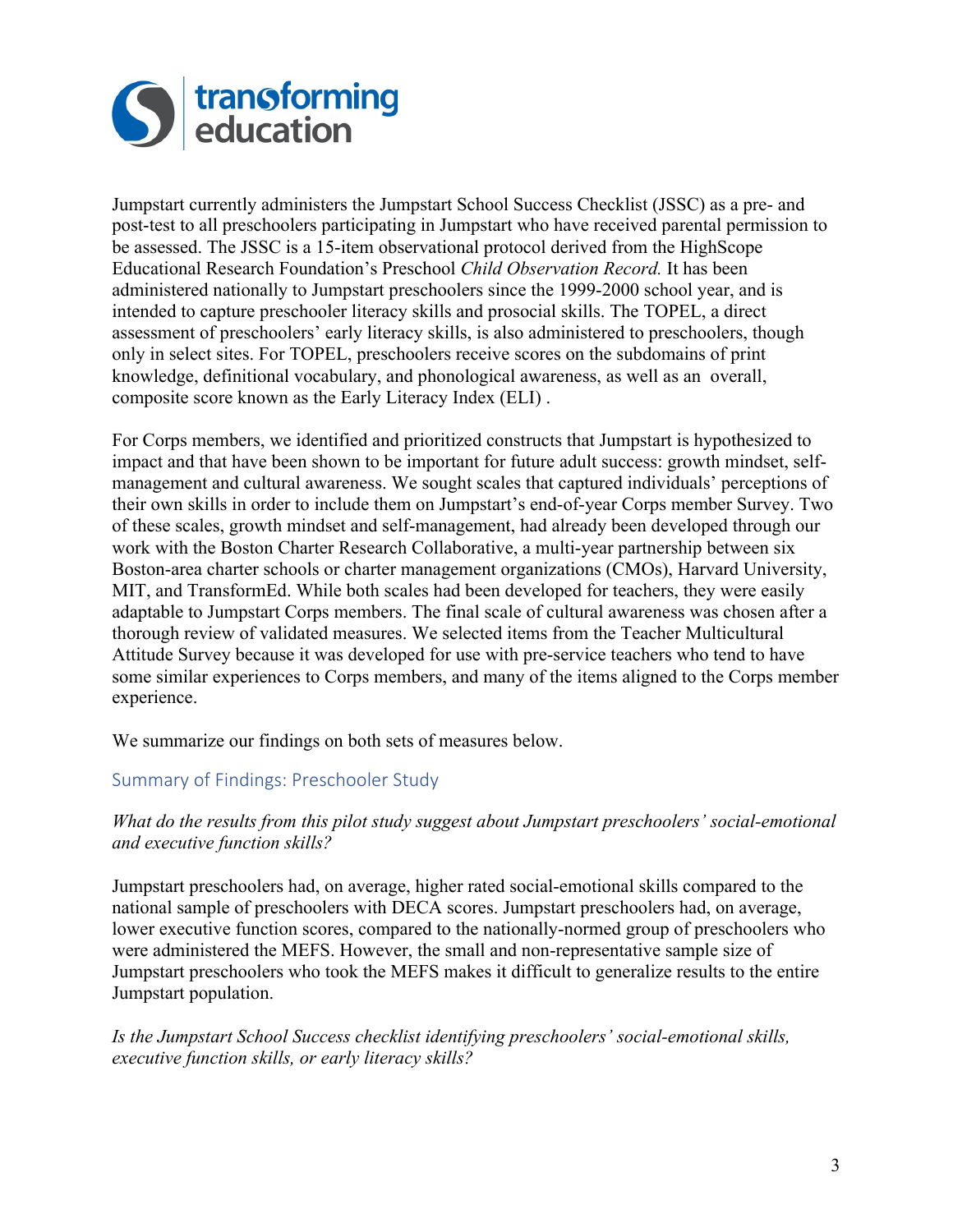

While the JSSC is a highly reliable tool, it does not appear to be a strong measure of the social-emotional skills measured by the DECA (initiative, self-control, and attachment) nor the specific early literacy skills measured by the TOPEL (print knowledge, definitional vocabulary, and phonological awareness). However, the JSSC appears to identify aspects of preschoolers' executive function skills as measured by the MEFS. That said, it would be incorrect to extrapolate from this finding that the JSSC is measuring executive function in preschoolers, since the sample size of those with MEFS scores is small and nonrepresentative, and the correlation between the two sets of scores is only moderate in size.<sup>1</sup>

#### *To what degree do Jumpstart preschoolers' social-emotional skills and executive function skills predict their early literacy skills?*

Executive function appears to be a strong predictor of preschoolers' definitional vocabulary skills, while self-regulation is moderately predictive of preschoolers' phonological awareness.

## Summary of Findings: Corp Member Study

#### *Do the newly administered scales provide reliable scores of Corps member social-emotional skills?*

The newly administered scales on the Corps member survey meet typical thresholds required to demonstrate reliability.

#### *How do Corps members report on their social-emotional skills, and are there meaningful differences in self-reports across subgroups?*

Corps members reported, on average, positive perceptions of their growth mindset, selfmanagement skills and cultural awareness. Further, we find that Corp member college students who have two or more years of service reported higher self-management scores compared to those with only one year of service, a difference that is not driven by differences in the gradelevel of those with two or more years of service versus one year of service.

#### *Do the newly administered social-emotional scales provide information not already captured by the Corps Member Survey?*

The newly administered scales provide additional information on Corps members' socialemotional skills, as demonstrated by the fact that Corps members' responses on the scales do not correlate with their responses on questions already being asked in the Corps Member survey.

 <sup>1</sup> A moderate to strong correlation does not necessarily mean that the two assessments are measuring the same underlying construct, only that the sample of individuals who took both assessments scored similarly on both.